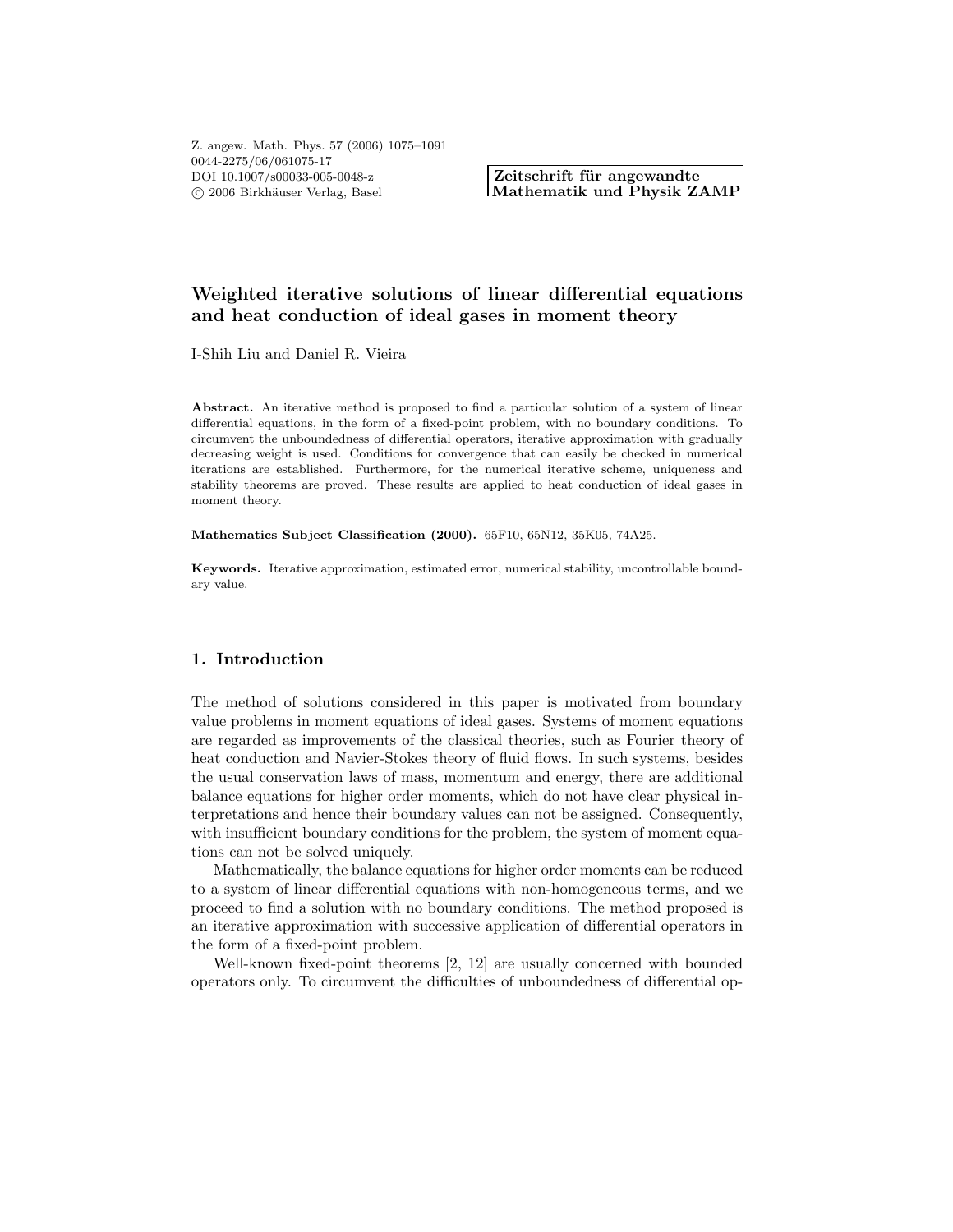erators, an iterative approximation with gradually decreasing weight is proposed. Under some conditions, which can easily be checked in numerical iterations, the convergence is proved. Theoretically, the limiting function depends usually on the initial iterate. However, for numerical iterative approximations, it is proved that it converges uniquely to the solution corresponding to the null initial iterate, independent of any particular choice of initial iterates.

Heat conduction of ideal gases in moment theory is given as a numerical example. This problem has been considered in several recent studies [1, 5, 10, 15] of boundary value problems in moment equations with insufficient boundary conditions, by postulating some additional physical assumption or criteria. The present approach does not require any additional physical assumption.

# **2. Iterative solutions of linear differential equations**

We consider a system of non-homogeneous linear differential equations:

$$
P(x)\mathbf{u}' + Q(x)\mathbf{u} = \mathbf{r}(x),
$$

where  $u, r : [a, b] \to \mathbb{R}^N$  and  $P, Q : [a, b] \to L(\mathbb{R}^N)$ ;  $L(\mathbb{R}^N)$  is the space of linear map on  $\mathbb{R}^N$ . The prime (') denotes the derivative with respect to x. We are interested in finding a particular solution of the system with no boundary conditions.

The system can conveniently be put into a fixed-point problem of the form:

$$
u = Gu = g + p u', \tag{1}
$$

where  $g : [a, b] \to \mathbb{R}^N$  and  $p : [a, b] \to L(\mathbb{R}^N)$ . The operator G is a differential operator on some function space X with norm denoted by  $\|\cdot\|$ operator on some function space  $X$  with norm denoted by  $\|\cdot\|$ .

In order to solve the system by iterative approximation, we first note that the simple iterative scheme<sup>1</sup>,

$$
\mathbf{u}_n = G \mathbf{u}_{n-1}, \qquad n = 1, 2, 3 \cdots, \tag{2}
$$

usually requires that the operator  $G$  be contractive for the convergence to a fixed point [12], i.e.,

$$
||Gu - Gv|| \le C||u - v|| \quad \text{for} \quad C < 1. \tag{3}
$$

It is also known [2, 12] that if the operator G is non-expansive, i.e., for  $C = 1$  in (3), the following iteration,

$$
\mathbf{u}_n = w \, G \mathbf{u}_{n-1} + (1-w) \mathbf{u}_{n-1} \qquad n = 1, 2, 3, \cdots,
$$
 (4)

with a constant weight  $w \in (0, 1)$ , converges to a fixed point.

 $^{\rm 1}$  This simple iterative scheme is akin to the *Maxwellian iteration* (denominated by Truesdell who also referred to it as *differential iteration* [6]) in the kinetic theory of gases, to obtain

approximations of Fourier law of heat conduction and Navier-Stokes law of viscous stress from Grad's moment equations [4]. Usually only few iterations are considered without any assurance of convergence.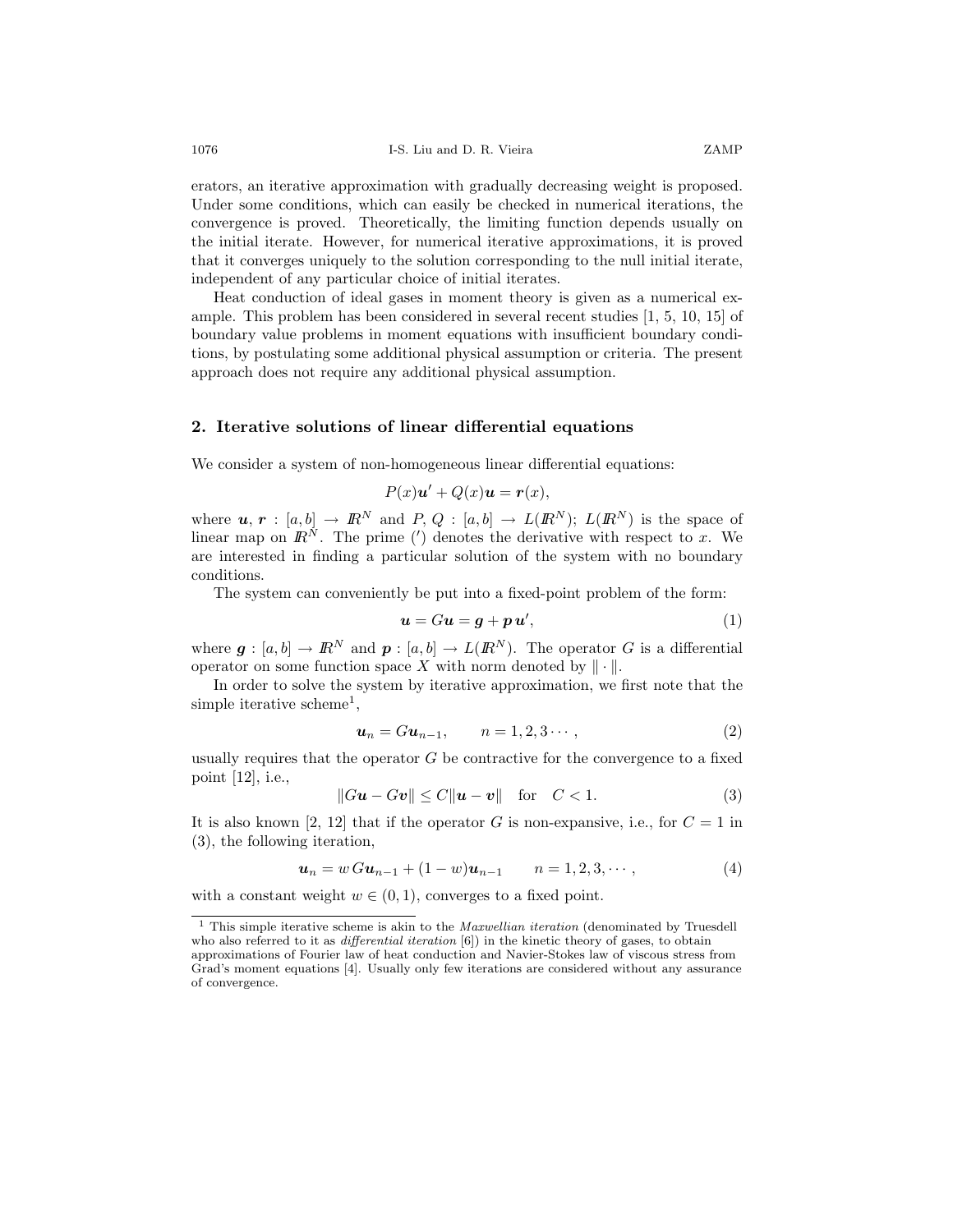Vol. 57 (2006) Iterative solutions and heat conduction in moment theory 1077

# **3. Weighted iterative approximation**

Since differential operators are neither contractive nor non-expansive in general, we propose an iterative approximation with gradually decreasing weight depending on the iteration,

$$
u_n = w_n Gu_{n-1} + (1 - w_n)u_{n-1} \text{ for } 0 < w_n \le 1, n = 1, 2, 3, \cdots.
$$

It can be rewritten as

$$
w_n(G\mathbf{u}_{n-1}-\mathbf{u}_{n-1})=\mathbf{u}_n-\mathbf{u}_{n-1}.
$$
\n(5)

We shall take the weights  $w_n$  to be monotonically decreasing in n, specifically,  $w_n = 1/n^k$  for  $k \ge 1$ , such that  $w_n \to 0$  when  $n \to \infty$ .

From (5), we can define the *estimated error* of the fixed point of G at the n-th approximation by

$$
Err(n) = ||Gu_{n-1} - u_{n-1}||,
$$
\n(6)

which estimates the error of the approximate solution as the fixed point of the equation  $Gu = u$ . Accordingly, we have the following theorem for the convergence of the approximation of the fixed-point problem.

Firstly, we need the following lemma for which the proof can be found in textbooks of functional analysis (see e.g.,  $[8, 16]$ ). Let X be the Banach space  $C([a, b], \mathbb{R}^N)$  with sup-norm and a subspace  $\mathcal{D} = C^1([a, b], \mathbb{R}^N) \subset X$ .

**Lemma 3.1.** The linear operator  $D : \mathcal{D} \to X$  taking  $u \mapsto pu'$ , where  $p \in C^1([a, b], L(\mathbb{R}^N))$  det  $p \neq 0$  in [a b] is closed i.e. if  $x \in \mathcal{D}$ ,  $x \mapsto x^*$  in X and  $C^1([a, b], L(R^N))$ , det  $p \neq 0$  in [a, b], is closed, i.e., if  $x_n \in \mathcal{D}$ ,  $x_n \to x^*$  in X and  $Dx_n \to y$  in X, then  $x^* \in \mathcal{D}$  and  $Dx^* = y$ .

**Theorem 3.1.** Let  $G : \mathcal{D} \to X$  be the operator defined by  $Gu = g + Du$ , where the linear differential operator D is defined in the above lemma, and  $g \in$  $C^{\infty}([a, b], \mathbb{R}^{N})$ . Then the weighted iterative approximation,

$$
\mathbf{u}_n = w_n G \mathbf{u}_{n-1} + (1 - w_n) \mathbf{u}_{n-1}, \qquad w_n = \frac{1}{n^k}, \tag{7}
$$

with  $u_0 \in C^{\infty}([a, b], \mathbb{R}^N)$ , converges to a fixed point  $u^*$  if

- i)for  $k > 1$ ,  $\lim_{n \to \infty} \text{Err}(n) = 0$ ;
- ii)for  $k = 1$ ,  $\text{Err}(n) \leq \frac{\beta}{n^{\alpha}}$  when  $n > N$ , for some constants  $\alpha > 0$ ,  $\beta > 0$ , and some integer N.

*Proof.* First, to show that the sequence  $\{u_n\}$  converges in X, we shall prove that it is a Cauchy sequence. Let  $A_n = ||\boldsymbol{u}_n - \boldsymbol{u}_{n-1}||$ .

For the case  $k > 1$ , from (5) and (6), the condition  $\lim_{n \to \infty} \text{Err}(n) = 0$  leads to

$$
\lim_{n\to\infty}\frac{A_n}{1/n^k}=\lim_{n\to\infty}\frac{\|u_n-u_{n-1}\|}{w_n}=0.
$$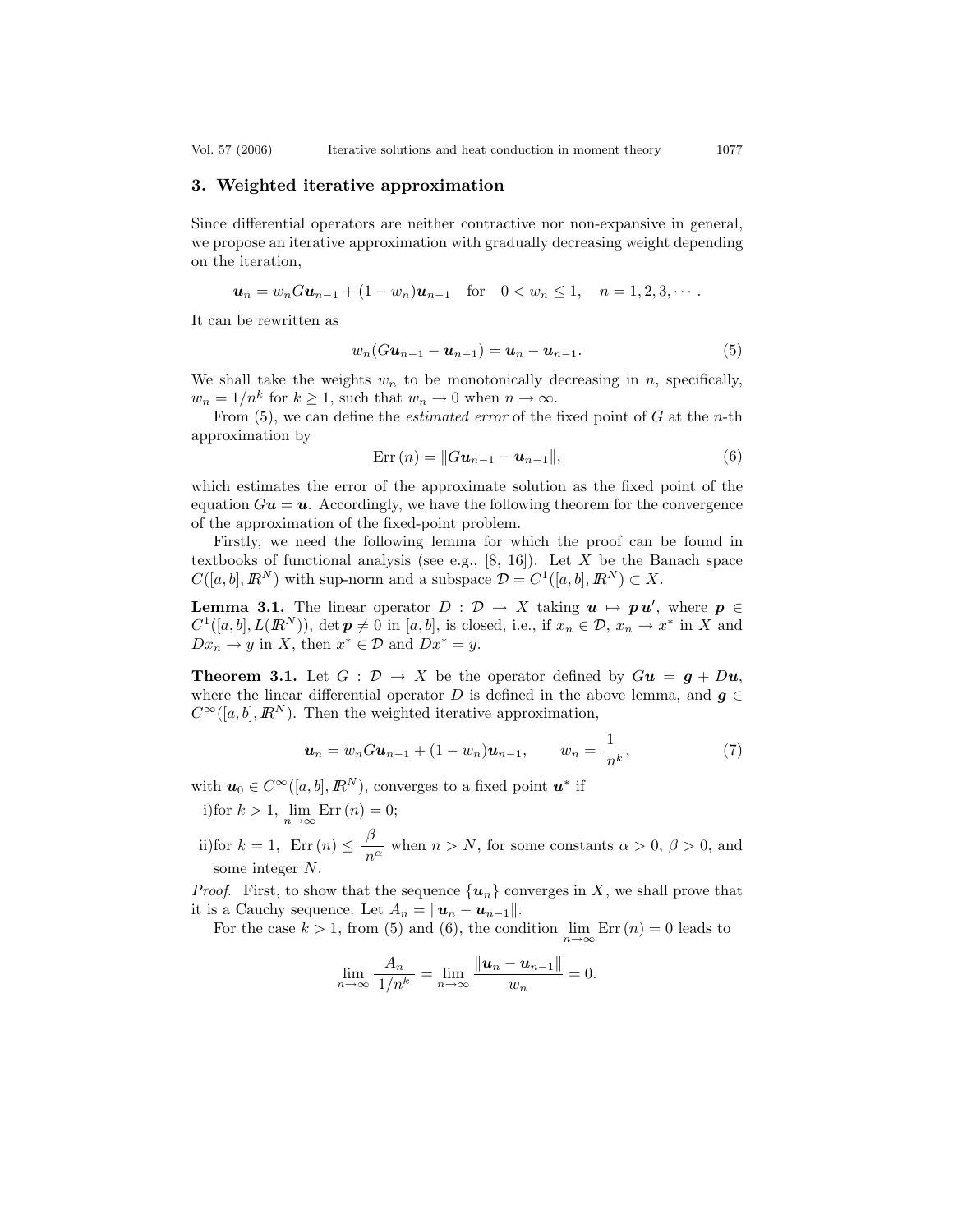Since the series  $\sum_{n=1}^{\infty}$  $n=1$  $\frac{1}{n^k}$  converges for  $k > 1$ , by comparison, the series  $\sum_{n=1}^{\infty}$  $A_n$  also converges. Therefore, the sequence of its partial sum  $S_n = A_1 + A_2 + \cdots + A_n$  is a Cauchy sequence, i.e.,  $|S_m - S_n| \to 0$  when  $m, n \to \infty$ .

On the other hand, for  $m>n>0$ , we have

$$
||u_m - u_n|| = ||u_m - u_{m-1} + u_{m-1} - u_{m-2} + \cdots + u_{n+1} - u_n||
$$
  
\n
$$
\leq ||u_m - u_{m-1}|| + ||u_{m-1} - u_{m-2}|| + \cdots + ||u_{n+1} - u_n||
$$
  
\n
$$
= A_m + A_{m-1} + \cdots + A_{n+1} = S_m - S_n.
$$

Consequently  $\|\mathbf{u}_m - \mathbf{u}_n\| \to 0$  when  $m, n \to \infty$ , which proves that  $\{\mathbf{u}_n\}$  is a Cauchy sequence.

For the case  $k = 1$ , from (5), (6) and the condition (ii), we have

$$
A_n = \|\boldsymbol{u}_n - \boldsymbol{u}_{n-1}\| \leq \frac{\beta}{n^{1+\alpha}} \quad \text{for} \quad n > N.
$$

Since  $\alpha > 0$ , the series  $\sum_{n=1}^{\infty}$  $n=1$  $\frac{\beta}{n^{1+\alpha}}$  converges and by comparison the series  $\sum_{n=1}^{\infty}$  $A_n$ also converges. Using the same arguments, it follows that  $\{u_n\}$  is a Cauchy sequence.

To prove that the limit of  $\{u_n\}$  is a fixed point of the operator G, let  $u_n \to$  $u^* \in X$ . Since  $||Gu_n - u_n|| \to 0$  in both cases (i) and (ii) for  $k \geq 1$ , it follows that  $Gu_n \to u^*$  or  $g + Du_n \to u^*$ . By the above lemma, the operator D is closed, which implies that  $u^* \in \mathcal{D}$  and  $Du^* = u^* - g$ . Therefore  $u^*$  is a fixed point,  $Gu^* = \boldsymbol{u}^*. \square$ 

#### **3.1. Particular and homogeneous solutions**

Theoretically if a boundary value,  $u(a)$  or  $u(b)$ , is given, there exists a unique solution of the differential equation  $u = g + Du = Gu$ . However, in the present method, no boundary value is needed and the fixed point of  $u = Gu$  obtained from the iterative approximation may depend on the initial iterate  $u_0$ . Indeed, it is a particular solution of the system of linear differential equations, which may contain a part depending on the homogeneous solution (for  $g = 0$ ). In the following, we shall decompose the approximate solution into two parts, one of which depends only on the function  $g$ , and the other is a homogeneous solution of the system.

Let the weighted iteration approximation (7) be defined by the iterative operator  $G_n$ ,

$$
G_n\mathbf{u} = w_n(\mathbf{g} + D\mathbf{u}) + (1 - w_n)\mathbf{u},\tag{8}
$$

and let  $H_n$  be the iterative homogeneous operator defined by

$$
H_n \mathbf{u} = w_n(D\mathbf{u}) + (1 - w_n)\mathbf{u}.
$$
 (9)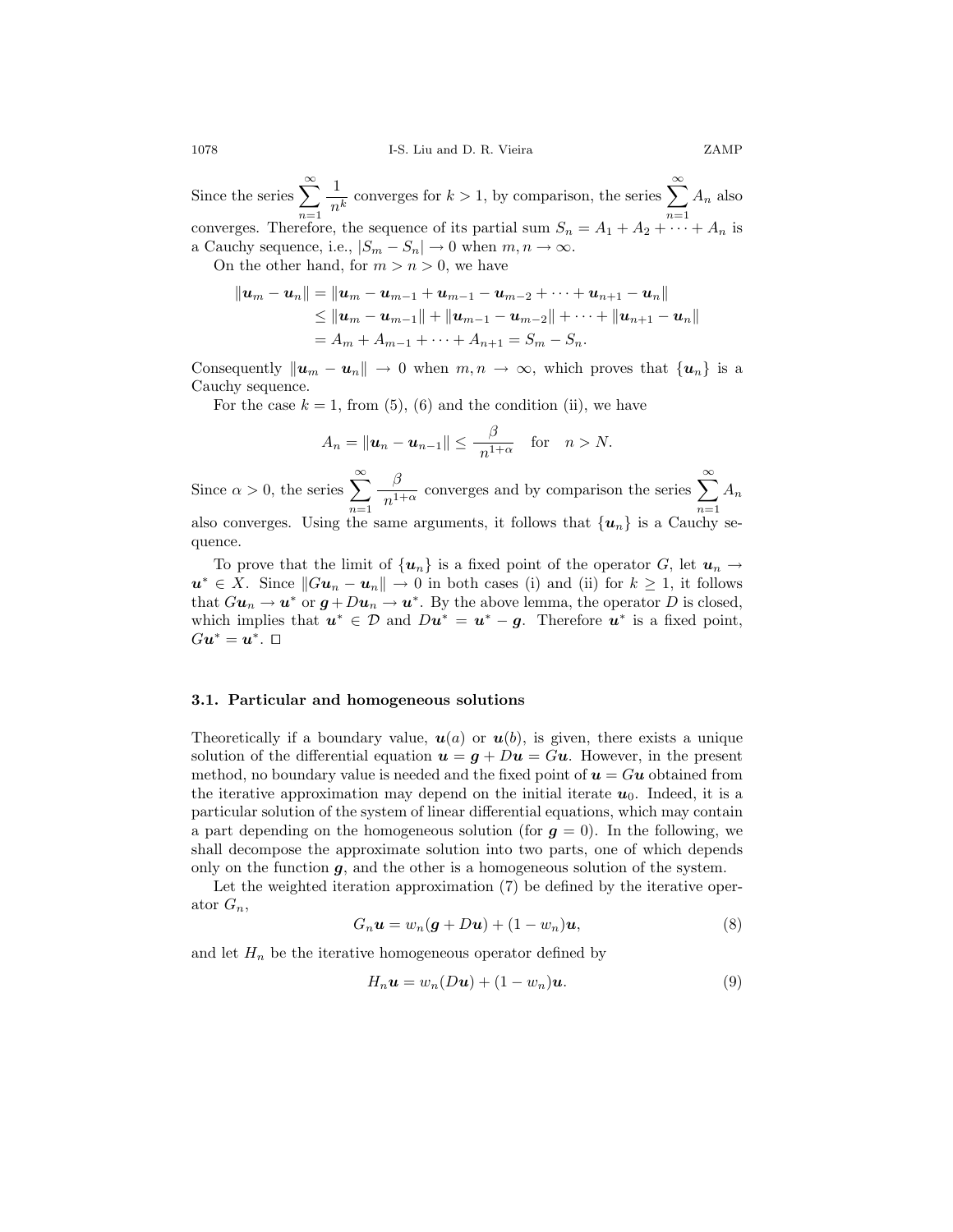Note that the operator  $H_n$  is linear. Then we have the following result.

**Theorem 3.2.** The weighted iterative approximation  $u_n = G_n u_{n-1}$  for any initial iterate  $u_0$  can be decomposed as

$$
\boldsymbol{u}_n = \boldsymbol{u}_n^* + \boldsymbol{u}_n^H,\tag{10}
$$

where

$$
\boldsymbol{u}_n^* = G_n G_{n-1} \cdots G_3 G_2 \boldsymbol{g} \tag{11}
$$

and

$$
\boldsymbol{u}_n^H = H_n H_{n-1} \cdots H_2 H_1 \, \boldsymbol{u}_0. \tag{12}
$$

*Proof.* Note that  $w_1 = 1$  and we have

$$
u_1 = G_1 u_0 = w_1(g + Du_0) + (1 - w_1)u_0 = g + H_1 u_0,
$$

and

$$
\mathbf{u}_2 = G_2 \mathbf{u}_1 = G_2 (\mathbf{g} + H_1 \mathbf{u}_0)
$$
  
=  $w_2 (\mathbf{g} + D(\mathbf{g} + H_1 \mathbf{u}_0)) + (1 - w_2)(\mathbf{g} + H_1 \mathbf{u}_0) = G_2 \mathbf{g} + H_2 H_1 \mathbf{u}_0.$ 

By mathematical induction, let for  $n = m$  the decomposition is valid, that is,

$$
\boldsymbol{u}_m = G_m \cdots G_2 \boldsymbol{g} + H_m \cdots H_2 H_1 \boldsymbol{u}_0.
$$

Then we have

$$
\begin{aligned}\n\mathbf{u}_{m+1} &= G_{m+1}(G_m \cdots G_2 \mathbf{g} + H_m \cdots H_2 H_1 \mathbf{u}_0) \\
&= w_{m+1}(\mathbf{g} + D(G_m \cdots G_2 \mathbf{g} + H_m \cdots H_2 H_1 \mathbf{u}_0)) \\
&\quad + (1 - w_{m+1})(G_m \cdots G_2 \mathbf{g} + H_m \cdots H_2 H_1 \mathbf{u}_0) \\
&= w_{m+1}(\mathbf{g} + D(G_m \cdots G_2 \mathbf{g}) + (1 - w_{m+1})(G_m \cdots G_2 \mathbf{g}) \\
&\quad + w_{m+1}D(H_m \cdots H_2 H_1 \mathbf{u}_0) + (1 - w_{m+1})(H_m \cdots H_2 H_1 \mathbf{u}_0) \\
&= G_{m+1}G_m \cdots G_2 \mathbf{g} + H_{m+1}H_m \cdots H_2 H_1 \mathbf{u}_0.\n\end{aligned}
$$

Therefore, the decomposition is proved.  $\square$ 

**Remark 3.1.** Note that the first part  $u^*_{n}$  corresponds to the iterative approximation with initial iterate  $u_0 = 0$ . If the iteration converges the first part  $u^*$ mation with initial iterate  $u_0 = 0$ . If the iteration converges, the first part  $u_n^*$ <br>converges to a particular solution while the second part  $u^H$  converges to a homoconverges to a particular solution, while the second part  $u_n^H$  converges to a homo-<br>geneous solution of the system. Indeed, if the initial iterate  $u_0$  is a homogeneous geneous solution of the system. Indeed, if the initial iterate  $u_0$  is a homogeneous solution, then analytically  $u_n^H$  converges trivially to itself,  $u_0$ . Nevertheless, since<br>in numerical approximation, the derivatives can not be expressed exactly, whether in numerical approximation, the derivatives can not be expressed exactly, whether it would converge to itself or not will be investigated later.

## **3.2. The estimated error**

The estimated error  $Err(n)$  defined in (6) clearly depends on the property of the operator  $G$ , namely the function  $g$  and the linear differential operator  $D$ . Although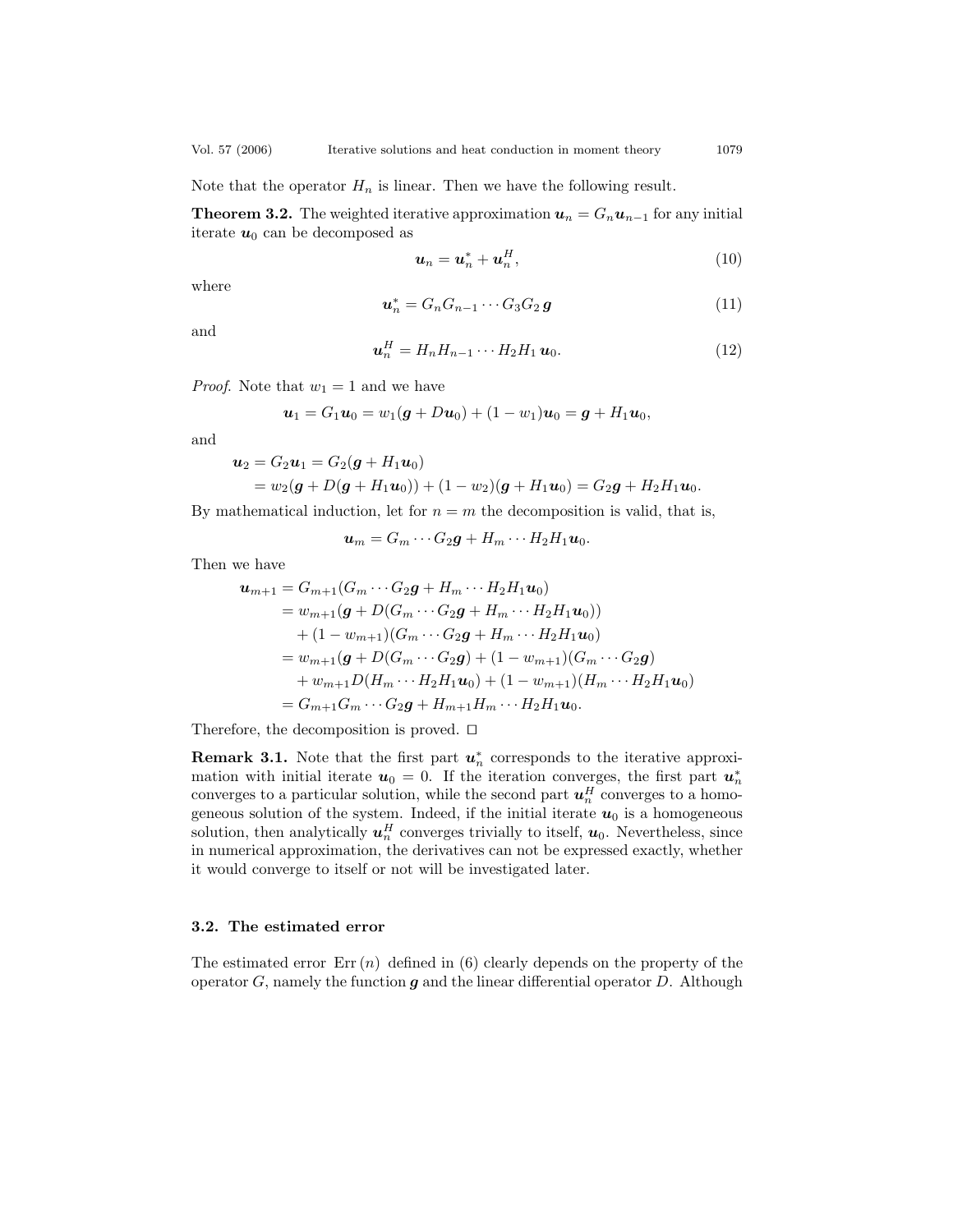it is a value that can be checked easily at every iterative step in a numerical scheme, it is inconvenient to analyze theoretically.

In order to characterize the estimated error (6) by the function *g* and the linear differential operator *D*, we shall restrict ourselves to the case  $\mathbb{R}^N$  for  $N = 1$  and  $w_n = 1/n$  in the following lemma.

**Lemma 3.2.** Given the operator  $Gu = g + Du$ , where  $g \in C^{\infty}([a, b], R)$  and  $D$  is a linear differential operator, for the weighted iterative approximation, with  $u_0 \in C^{\infty}([a, b], I\!\!R),$ 

$$
\mathbf{u}_n = w_n G \mathbf{u}_{n-1} + (1 - w_n) \mathbf{u}_{n-1}, \qquad w_n = \frac{1}{n},
$$

the error for the fixed-point approximation can be expressed as

$$
Gu_n - \boldsymbol{u}_n = \frac{1}{n!} P_n(D)\hat{\boldsymbol{g}}\,,\tag{13}
$$

where

$$
\hat{\boldsymbol{g}} = \boldsymbol{g} + (D\boldsymbol{u}_0 - \boldsymbol{u}_0),
$$

and  $P_n(D)$  is the polynomial operator defined as

$$
P_n(D) = D(D+1)(D+2)\cdots(D+n-1). \tag{14}
$$

In other words, we have

$$
Err(n+1) = \frac{1}{n!} ||P_n(D)\hat{\mathbf{g}}||.
$$

*Proof*. By the existence theorem of system of linear differential equations of first order, let  $\hat{u}$  be such that  $\hat{u} = g + D\hat{u}$  and  $v_n = u_n - \hat{u}$ . We have

$$
D\boldsymbol{v}_0=D(\boldsymbol{u}_0-\hat{\boldsymbol{u}}).
$$

Let  $\text{Er}(n) = G\mathbf{u}_n - \mathbf{u}_n$ , then we have

$$
\operatorname{Er}\left(n\right)=\boldsymbol{g}+D\boldsymbol{u}_{n}-\boldsymbol{u}_{n}=\boldsymbol{g}+D\boldsymbol{v}_{n}+D\hat{\boldsymbol{u}}-\boldsymbol{v}_{n}-\hat{\boldsymbol{u}},
$$

which gives

$$
Er(n) = (D-1)v_n.
$$

On the other hand, we have

$$
\begin{aligned} \mathbf{u}_n &= w_n G \mathbf{u}_{n-1} + (1 - w_n) \mathbf{u}_{n-1} \\ &= w_n (\mathbf{g} + D \mathbf{u}_{n-1}) + (1 - w_n) \mathbf{u}_{n-1} \\ &= w_n (\mathbf{g} + D \hat{\mathbf{u}} + D \mathbf{v}_{n-1}) + (1 - w_n) (\hat{\mathbf{u}} + \mathbf{v}_{n-1}) \\ &= \hat{\mathbf{u}} + \mathbf{v}_n, \end{aligned}
$$

which leads to

$$
\boldsymbol{v}_n = w_n D \boldsymbol{v}_{n-1} + (1 - w_n) \boldsymbol{v}_{n-1} = (1 - w_n + w_n D) \boldsymbol{v}_{n-1}.
$$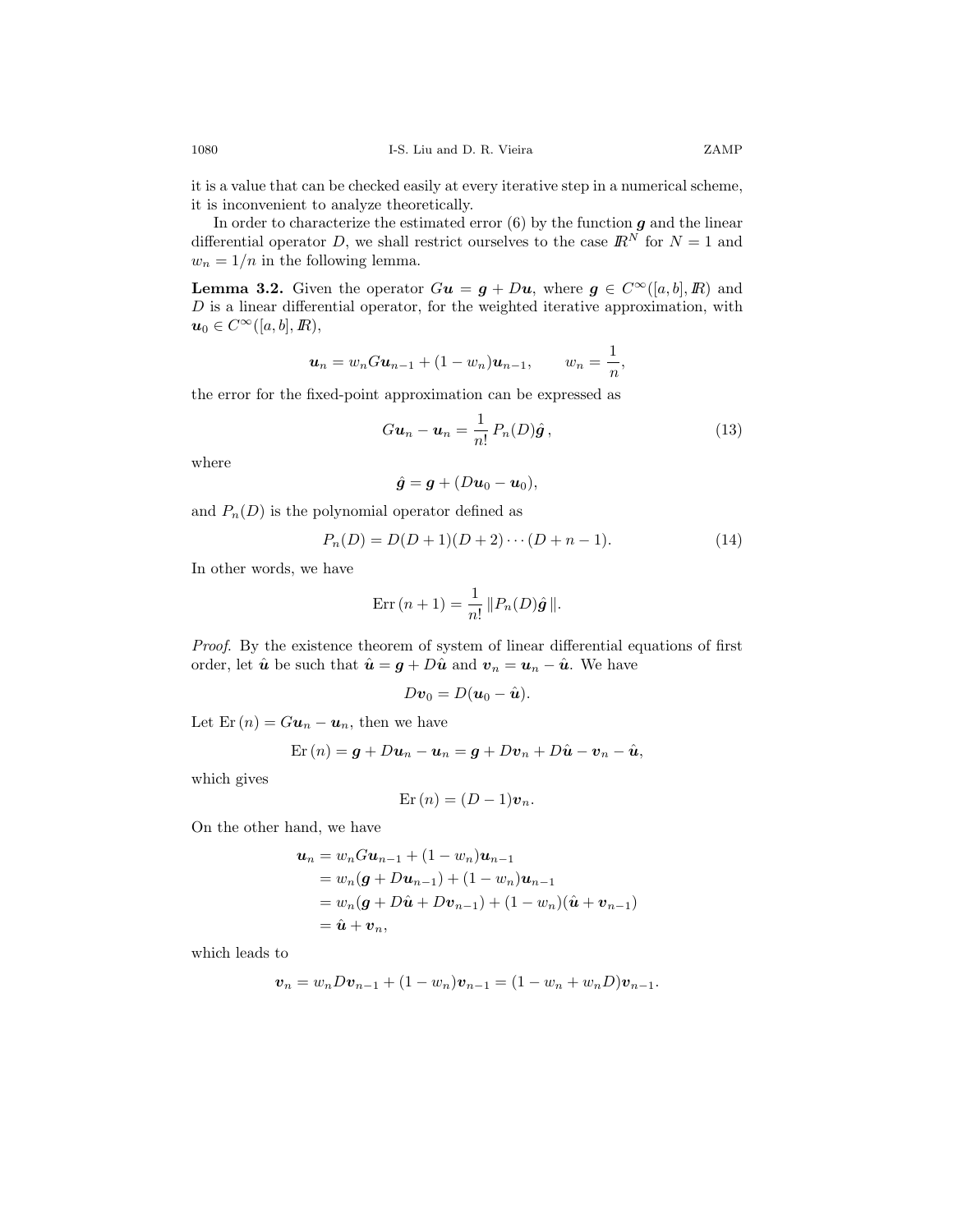Therefore, with  $w_n = 1/n$ , we obtain iteratively

$$
\begin{aligned} \n\text{Er}\,(n) &= (D-1)\mathbf{v}_n = (D-1)(1-w_n+w_nD)\mathbf{v}_{n-1} = \cdots \\ \n&= (D-1)(1-w_n+w_nD)(1-w_{n-1}+w_{n-1}D)\cdots(1-w_1+w_1D)\mathbf{v}_0 \\ \n&= \frac{1}{n!}(D-1)\big((D+n-1)(D+n-2)\cdots(D+1)D\big)\mathbf{v}_0. \n\end{aligned}
$$

Since  $D$  is a linear operator, by the use of  $(14)$ , we can write the above relation in the form,

$$
\begin{aligned} \text{Er}\,(n) &= \frac{1}{n!} P_n(D)(D-1)\boldsymbol{v}_0 = \frac{1}{n!} P_n(D)(D\boldsymbol{v}_0 - \boldsymbol{v}_0) \\ &= \frac{1}{n!} P_n(D)(D\boldsymbol{u}_0 - \boldsymbol{u}_0 + \boldsymbol{g}) = \frac{1}{n!} P_n(D)\hat{\boldsymbol{g}} \,, \end{aligned}
$$

which proves the lemma.  $\square$ 

## **3.3. Properties of Lagrange polynomial**

Before giving an example, we shall first consider some properties of the polynomial  $P_n(x)$  defined by (14). Recall that a polynomial of degree  $\leq n$ , which takes some prescribed values at  $n + 1$  different points is called a Lagrange polynomial (see e.g., [3]). One can easily prove the following lemmas.

**Lemma 3.3.** The polynomial

$$
L_n(x) = \frac{1}{n!} P_n(x) = \frac{1}{n!} \prod_{k=1}^n (x + (k-1))
$$
 (15)

is the Lagrange polynomial which takes the values

$$
L_n(0) = L_n(-1) = \cdots = L_n(1 - n) = 0
$$
 and  $L_n(1) = 1$ .

**Lemma 3.4.** For any  $0 \ge x \ge (1 - n)$ , it follows that

$$
\lim_{n \to \infty} L_n(x) = 0.
$$

**Example.** Consider the following first order linear differential equation,

$$
u = Gu = e^{-x} + u'.
$$

For the simple scheme (2), i.e., with weight  $w_n = 1$  and  $u_0 = 0$ , we have

$$
u_n = \begin{cases} e^{-x} & \text{if } n \text{ is odd,} \\ 0 & \text{if } n \text{ is even.} \end{cases}
$$

Therefore it does not converge. However with  $w_n = 1/n$ , the approximation (7) gives

$$
u_1 = e^{-x}
$$
,  $u_n = \frac{1}{2}e^{-x}$  for  $n \ge 2$ ,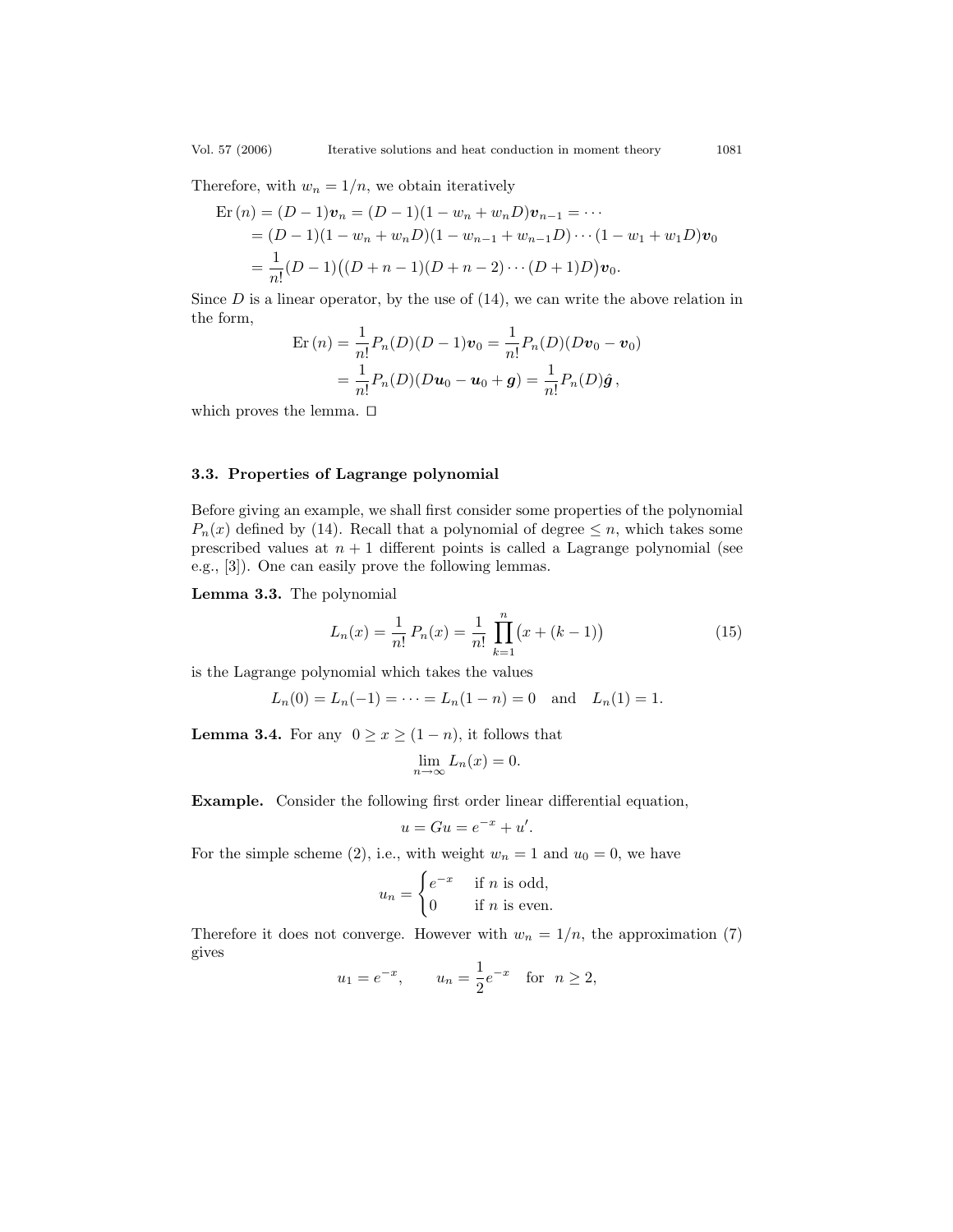which converges trivially and, in fact, is a particular solution of the equation  $u = e^{-x} + u'.$ 

In this case, we have  $g(x) = e^{-x}$  and  $\hat{g}(x) = e^{-x} + (u'_0(x) - u_0(x))$ . It follows that

$$
\frac{1}{n!} P_n(D)\hat{g} = \frac{1}{n!} P_n(D)e^{-x} + \frac{1}{n!} P_n(D)(u'_0(x) - u_0(x)).
$$

The first term on the right-hand side leads to

$$
\frac{1}{n!}P_n(D)e^{-x} = \frac{1}{n!} \sum_{k=1}^n (-1)^k a_k e^{-x} = \frac{1}{n!}P_n(-1)e^{-x} = L_n(-1)e^{-x} = 0,
$$

by Lemma 3.3, where  $a_k$  is the coefficient of  $x^k$  of the polynomial  $P_n(x)$ . Furthermore, for the initial iterate  $u_0$  given by any polynomial, the second term also goes to zero for  $n \to \infty$ . Therefore, by Theorem 3.1 the convergence is guaranteed. Moreover, if  $u_0(x)$  is a homogeneous solution of the differential equation, i.e.  $u_0 = u'_0$ , the second term is identically zero, and therefore, the approximation also converges.

# **4. Numerical scheme**

In most cases, unlike the example in the previous section, the conditions (i) or (ii) of Theorem 3.1 can hardly be verified analytically. However, such conditions can easily be verified in the numerical iterative approximations.

Let  $a = x_0 < x_1 < \cdots < x_{m-1} < x_m = b$  be a division of the interval  $[a, b]$  into evenly spaced subintervals of length h and denote  $u(x_j) = u_j$ . The derivative will be approximated with a central difference scheme,

$$
\boldsymbol{u}'(x_j) = \frac{1}{2h}(S_+ - S_-)\boldsymbol{u}_j,
$$

where  $S_+$  and  $S_-$  are the shift operators defined by

$$
S_+\boldsymbol{u}_j=\boldsymbol{u}_{j+1},\qquad S_-\boldsymbol{u}_j=\boldsymbol{u}_{j-1}.
$$

Consider the fixed-point problem

$$
\boldsymbol{u}=G\boldsymbol{u}=\boldsymbol{g}+\boldsymbol{p}\,\boldsymbol{u}',
$$

with  $g, p \in C^{\infty}([a, b], I\!\!R)$  and  $p \neq 0$  in [a, b]. The numerical scheme of the weighted iterative approximation can be written as weighted iterative approximation can be written as

$$
\mathbf{u}_{j}^{n} = w_{n} \left( \mathbf{g}_{j} + \frac{\mathbf{p}_{j}}{2h} (S_{+} - S_{-}) \mathbf{u}_{j}^{n-1} \right) + (1 - w_{n}) \mathbf{u}_{j}^{n-1}
$$
\n
$$
= G_{n} \mathbf{u}_{j}^{n-1} = w_{n} \mathbf{g}_{j} + H_{n} \mathbf{u}_{j}^{n-1}, \qquad (16)
$$

where  $G_n$  and the homogeneous operator

$$
H_n = 1 - w_n + w_n \frac{p_j}{2h} (S_+ - S_-)
$$
\n(17)

are the iterative operators defined in (8) and (9).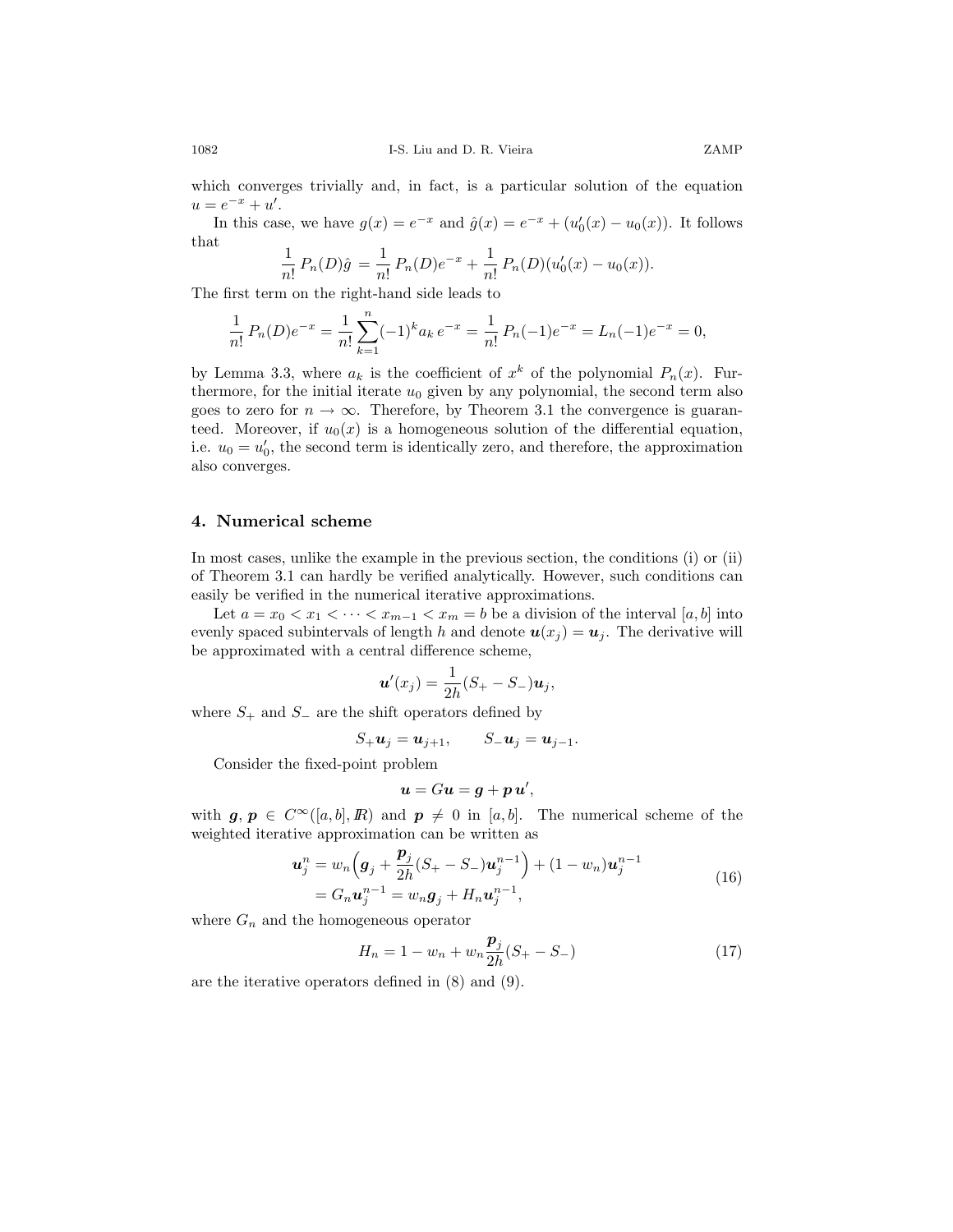#### **4.1. Stability and uniqueness of numerical solutions**

We shall consider the case that the coefficient function  $p(x)$  is constant for  $x \in [a, b]$ and the weight  $w_n = 1/n$ . We shall prove that the homogeneous part of (10) tends to zero for any initial iterate  $u_0$  in the numerical scheme.

**Theorem 4.1.** For the homogeneous differential equation with constant coefficient,  $u(x) = p u'(x), x \in [a, b]$ , with *p* a non-zero constant, the numerical iterative approximation with  $w = 1/n$ iterative approximation with  $w_n = 1/n$ ,

$$
\boldsymbol{u}_j^n = H_n \boldsymbol{u}_j^{n-1}, \qquad H_n = 1 - w_n + w_n \frac{\boldsymbol{p}}{2h} (S_+ - S_-), \tag{18}
$$

implies that

$$
\boldsymbol{u}^H(x_j) = \lim_{n \to \infty} \boldsymbol{u}_n(x_j) = 0
$$

for any initial iterate  $u_0 \in C^{\infty}([a, b], \mathbb{R})$ .

*Proof*. We shall apply Neumann finite Fourier analysis [13, 14] to the numerical scheme (18). Let the *discrete Fourier transform* of the grid function *u* be defined by  $(i = \sqrt{-1})$ 

$$
\hat{u}(\xi) = \sum_j u_j e^{ij\xi}, \quad 0 \le \xi < \pi.
$$

It leads to

$$
\widehat{S_+ u} = e^{-i\xi} \hat{u}, \qquad \widehat{S_- u} = e^{i\xi} \hat{u},
$$

and from (18) it follows, with the identity  $\sin \xi = (e^{i\xi} - e^{-i\xi})/2i$ , that

$$
\hat{\boldsymbol{u}}_n = \left(1 - w_n + w_n \frac{\boldsymbol{p}}{2h} (e^{-i\xi} - e^{i\xi})\right) \hat{\boldsymbol{u}}_{n-1}
$$

$$
= \left(1 - w_n - i w_n \frac{\boldsymbol{p}}{h} \sin \xi\right) \hat{\boldsymbol{u}}_{n-1}.
$$

It multiplied by its complex conjugate gives

$$
|\hat{\mathbf{u}}_n|^2 = ((1 - w_n)^2 + w_n^2 \lambda) |\hat{\mathbf{u}}_{n-1}|^2
$$
  
= 
$$
\frac{1}{n^2} ((n - 1)^2 + \lambda) |\hat{\mathbf{u}}_{n-1}|^2,
$$

where we have used  $w_n = 1/n$  and

$$
\lambda = \left(\frac{\mathbf{p}}{h}\sin\xi\right)^2 \ge 0.
$$

Applying this relation iteratively, we obtain

$$
|\hat{\bm{u}}_n|^2 = \Big(\prod_{k=1}^n \frac{(k-1)^2 + \lambda}{k^2}\Big)|\hat{\bm{u}}_0|^2 = R_n(\lambda)|\hat{\bm{u}}_0|^2,
$$

where

$$
R_n(\lambda) = \prod_{k=1}^n \frac{(k-1)^2 + \lambda}{k^2}.
$$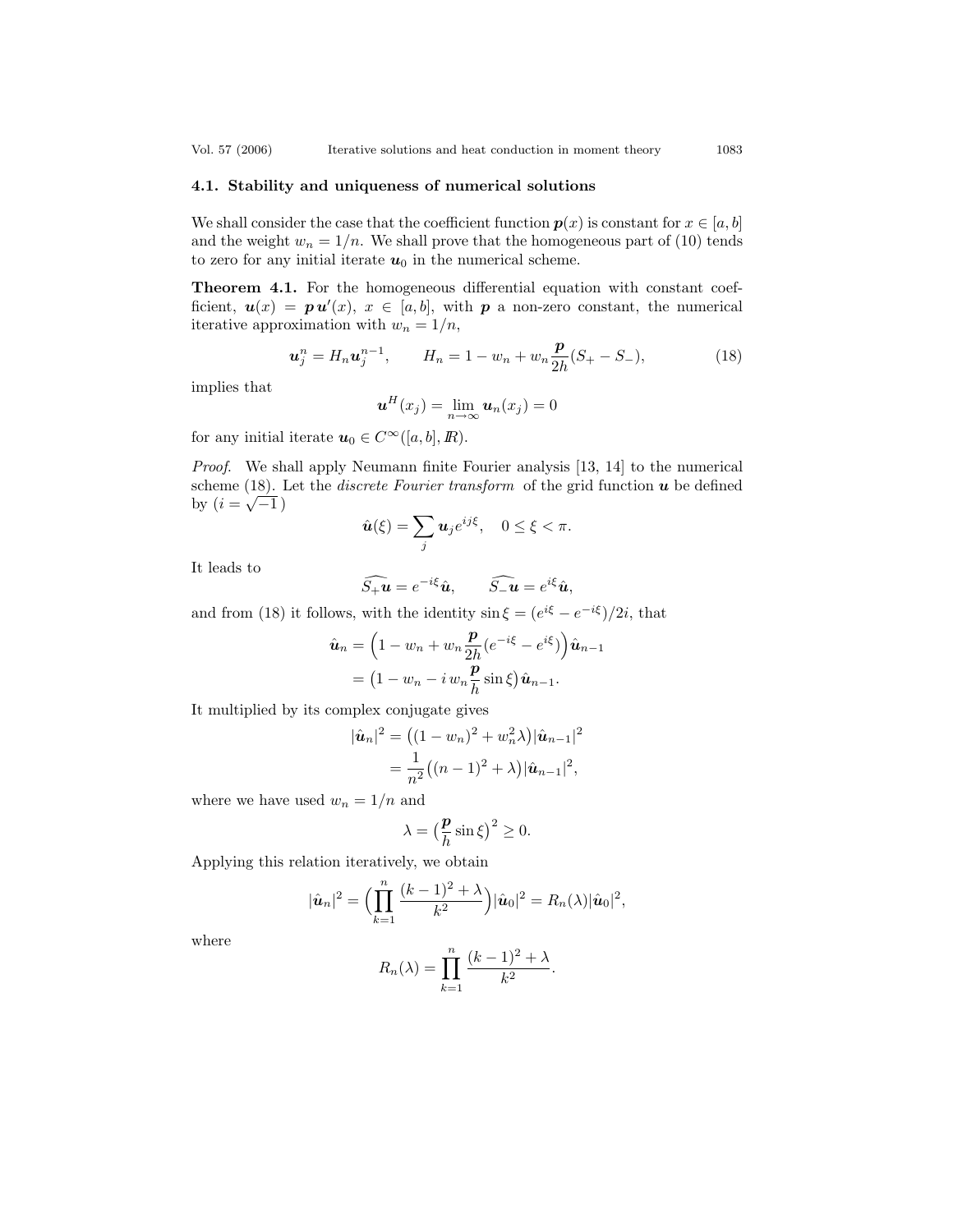In the following lemma, we shall prove that  $\lim_{n\to\infty} R_n(\lambda) = 0$  for any  $\lambda \geq 0$ . Therefore,  $\lim_{n\to\infty} \hat{u}_n = 0$ , which implies  $\lim_{n\to\infty} u_n = 0$  and the theorem is proved.  $\Box$ **Lemma 4.1.** For any  $\lambda \geq 0$ ,  $\lim_{n \to \infty} R_n(\lambda) = 0$ .

*Proof.* Let m be a positive integer and  $\lambda < m$ . Then for  $k \ge m + 1$ , We have

$$
(k-1)^2 + \lambda \le (k-1)^2 + m = (k^2 - k) - (k - m - 1) \le k(k-1).
$$

On the other hand, for  $m < n$ , we have

$$
R_n(\lambda) = \prod_{k=1}^n \frac{(k-1)^2 + \lambda}{k^2} = \Big(\prod_{k=1}^m \frac{(k-1)^2 + \lambda}{k^2}\Big) \Big(\prod_{k=m+1}^n \frac{(k-1)^2 + \lambda}{k^2}\Big).
$$

Since the first part is a product of finite terms, it is bounded and let its value be denoted by  $M$ . Therefore, by the above estimate, we have

$$
R_n(\lambda) = \prod_{k=1}^n \frac{(k-1)^2 + \lambda}{k^2} = M \prod_{k=m+1}^n \frac{(k-1)^2 + \lambda}{k^2} \le M \prod_{k=m+1}^n \frac{k(k-1)}{k^2}
$$
  

$$
\le M \frac{m}{m+1} \frac{m+1}{m+2} \cdots \frac{n-2}{n-1} \frac{n-1}{n} = \frac{Mm}{n},
$$

which tends to zero as  $n \to \infty$ .  $\square$ 

**Remark 4.1.** If  $u_0(x)$  is a non-trivial homogeneous solution of  $u(x) = pu'(x)$ , since the derivative is approximated by the numerical scheme, it is equivalent to since the derivative is approximated by the numerical scheme, it is equivalent to small perturbations of the exact derivatives in the iterative approximation. The fact that any such perturbations will lead to the trivial null solution, can be stated as instability of failing to remain close to the initial homogeneous solution  $u_0(x)$ .

**Corollary 4.1. (Stability)***.* For the numerical scheme (18), the only numerically stable homogeneous solution of  $u = p u'$  with constant  $p \neq 0$  is the trivial solution  $u^H = 0.$ 

This result, together with Theorem 3.2, implies the following uniqueness theorem for the above numerical iterative approximation irrespective of the initial iterate function<sup>2</sup>.

**Corollary 4.2. (Uniqueness)***.* For the fixed-point problem  $u = g + p u'$ , with constant  $p \neq 0$  sufficiently small if the numerical iterative scheme (16) converges constant  $p \neq 0$  sufficiently small, if the numerical iterative scheme (16) converges, it converges uniquely independent of any particular choice of initial iterate  $u_0$ . The (unique) limit  $u^* = \lim_{n \to \infty} u_n^*$  from (11) corresponds to the starting iterate  $u_0 = 0.$ 

<sup>2</sup> In Sect. §23 of [6] concerning the iterative approximation based on infinite differentiation, it is stated that "there is one particular solution which is especially important, and that for a certain [fairly broad] class of initial iterates and for small enough [coefficient] the method of differential iteration converges to that particular solution". This particular solution is referred to as the asymptotic solution (see the final remarks in Sect. §27 of [6]).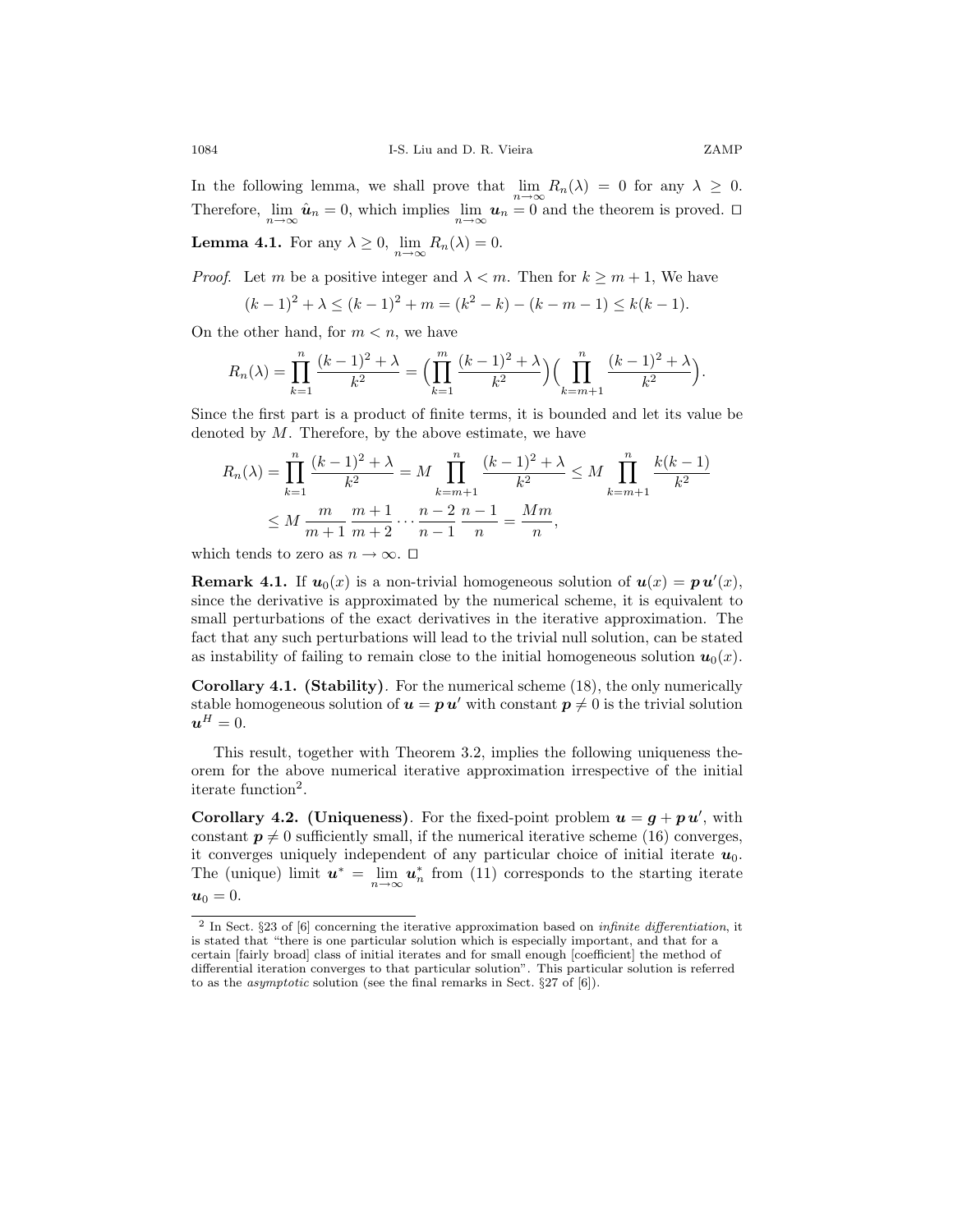#### **4.2. Remarks on variable coefficient function**

We have proved that  $R_n(\lambda)$  is bounded for  $\lambda \geq 0$  and tends to zero as n tends to infinity. However, one can see that for large values of  $\lambda$  the maximum value of  $R_n(\lambda)$  increases rapidly at the beginning stage of the iterations when  $n < m$ . Therefore, although  $R_n(\lambda)$  will eventually tends to zero as  $n \to \infty$ , its value may become too large too soon, resulting in great errors, and spoil the subsequent iterative calculations. Nevertheless, in our numerical simulations, for some moderate values of  $\lambda$ , the errors grow within reasonable bound and converge to zero eventually so that Theorem 4.1 remains valid.

For the case of variable coefficient function  $p(x)$ , such that  $p(x) \neq 0$ , if  $|p(x)|$  is small enough, the above analysis can be regarded as a *local* stability consideration, which is a necessary condition for the global stability analysis under quite general conditions (for more information, see [13]). In the following numerical applications, we shall verify that Theorem 4.1 remains valid, at least numerically, for the case of variable coefficient function  $p(x)$ .

## **5. Heat conduction of ideal gases in moment theory**

For ideal gases, the moment theory can be obtained either from Grad distribution for the Boltzmann equation (see e.g., [4, 7]) or from the theory of *extended thermodynamics* [9, 11]. We shall consider the example, treated in [10] with the 14 moment theory – one-dimensional stationary heat conduction between two coaxial cylindrical walls.

Specifically, we consider the boundary value problem of heat conduction in a monatomic gas at rest between two coaxial cylinders, with radii  $r_0$  and  $r_1$ . In this case, we have the following basic equations [10],

$$
\begin{cases}\n\frac{dq}{dr} + \frac{1}{r}q = 0, \\
q = -\left(\frac{5}{2}\tau Rp + \frac{14}{5}\tau^2 R \frac{q}{r}\right)\frac{d\theta}{dr} - \frac{1}{6}\tau \frac{d\mathbf{u}}{dr}, & \text{for } r_0 \le r \le r_1, \\
\mathbf{u} = -28\tau R q \frac{d\theta}{dr},\n\end{cases}
$$
\n(19)

and the boundary conditions,

$$
\theta(r_1) = \theta_1, \qquad q(r_0) = q_0. \tag{20}
$$

The equation  $(19)_1$  is the conservation of energy, while the relation  $(19)_2$  can be regarded as a generalization of Fourier law of heat conduction, with the thermal conductivity  $\kappa = (5/2)R\tau p$ . The relation  $(19)_3$  is the additional balance equation for the non-equilibrium fourth order moment *u* (denoted by  $\Delta$  in [10]). The pressure p is constant,  $\theta$  is the temperature and  $\tau$  is the relaxation time of the gas. The gas constant is denoted by  $R$  (the Boltzmann constant divided by the mass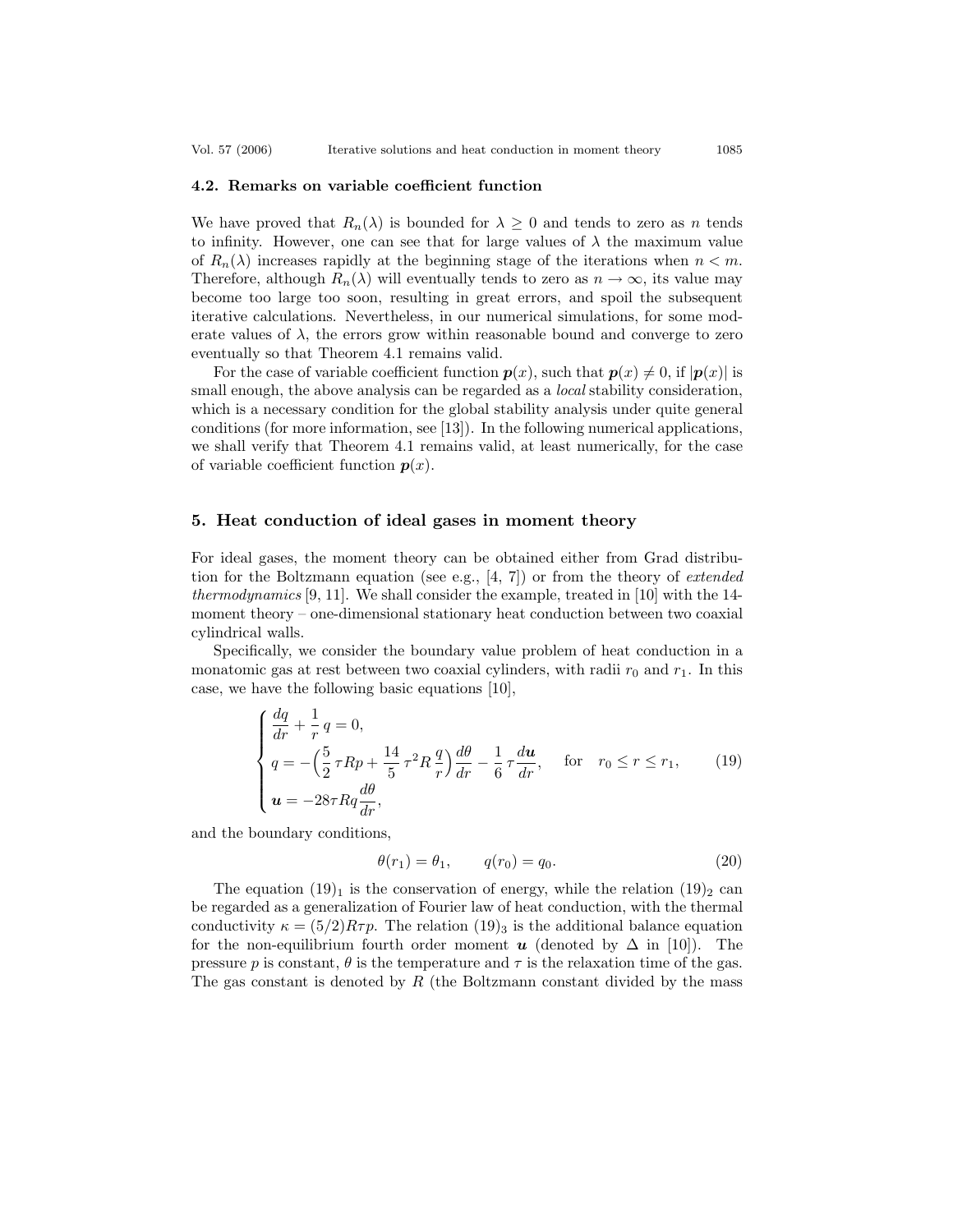of the gas molecule).

It is well-known [10, 15] that the boundary conditions (20), which are wellposed in the classical Fourier theory, consisting of equations  $(19)_{1,2}$  by neglecting second order terms in  $\tau$  when  $\tau \to 0$ , are not sufficient for the uniqueness of the above problem in moment theory, and indeed, the additional boundary value, say,  $u(r_0)$ , is needed. Such boundary data are referred to as *uncontrollable* parameters, because from the physical viewpoint, their assignment will lead to undesirable results as pointed out in [10].

We introduce the following dimensionless quantities,

$$
\tilde{r} = \frac{r}{r_0}, \qquad \tilde{\theta} = \frac{\theta}{\theta_1}, \qquad \tilde{q} = \frac{q}{p\sqrt{R\theta_1}}, \qquad \tilde{u} = \frac{u}{pR\theta_1},
$$

and the Knudsen number that characterizes the classical theory as the limit when  $Kn \to 0$ ,

$$
\text{Kn} = \frac{\tau}{r_0} \sqrt{R\theta_1}.
$$

In terms of dimensionless variables (neglecting the tilde for simplicity), the last two equations of (19) becomes

$$
q = -\text{Kn}\left(\frac{5}{2} + \frac{14}{5}\text{Kn}\,\frac{q}{r}\right)\frac{d\theta}{dr} - \frac{1}{6}\text{Kn}\,\frac{d\mathbf{u}}{dr},
$$
  

$$
\mathbf{u} = -28\text{ Kn}\,q\,\frac{d\theta}{dr},
$$
\n(21)

for  $1 < r < r_1/r_0$ , while  $(19)_1$  can be solved explicitly with the boundary condition  $(20)_2,$ 

$$
q = \frac{c}{r}, \qquad q(1) = c = \frac{q_0}{p\sqrt{R\theta_1}},
$$

where the constant  $c$  depends on the assigned boundary values and the physical data of the gas. Eliminating q and  $d\theta/dr$  from (21), we obtain

$$
\boldsymbol{u}(r) = \boldsymbol{g}(r) + \boldsymbol{p}(r) \frac{d\boldsymbol{u}}{dr},
$$
\n(22)

where

$$
g(r) = \frac{56}{5} \frac{\frac{c^2}{r^2}}{1 + \frac{28}{25} \text{Kn} \frac{c}{r^2}}, \qquad p(r) = \frac{28}{15} \text{Kn} \frac{\frac{c}{r}}{1 + \frac{28}{25} \text{Kn} \frac{c}{r^2}}.
$$

The first order differential equation (22) takes the form of the fixed-point problem  $(1)$ , for which no boundary value of  $\boldsymbol{u}$  is given, because, in the kinetic theory, it is the higher moments that we know nothing about physically.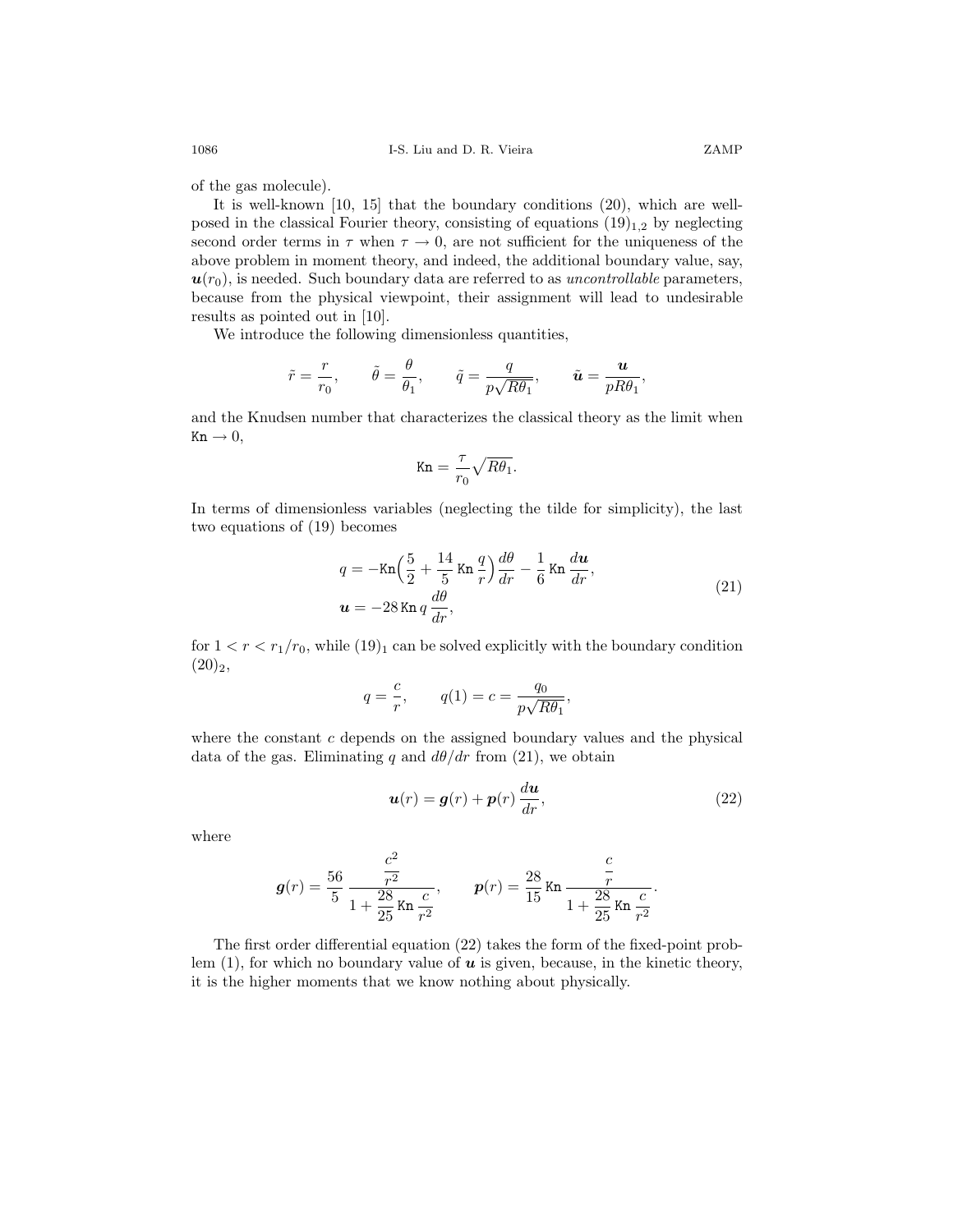

Figure 1. The plot of estimated error  $Err(n)$  in log-log scale for different initial iterates: (a)  $u_0(r) = 0$ , (b)  $u_0(r) = \sin \pi (r - 1)$ , (c)  $u_0(r) = \exp (r - 1)$ .

#### **5.1. Numerical iterative solutions**

There are previous attempts [1, 5, 10, 15] to determine the uncontrollable parameter by some additional physical assumptions or criteria, mostly with unsatisfactory results [5, 15] or cumbersome numerical procedures [10]. Unlike those attempts, the present iterative solution does not require any additional assumption. At each iteration,  $u_n(r)$  at the interior mesh points are calculated from the iterative scheme (16), and by continuity, extrapolation formulas with interior mesh points are used to determine the value of  $u_n(r)$  at the end points. The mesh points are evenly spaced with length h.

For the numerical calculations the following data are used:

$$
\text{Kn} = 0.1, \qquad c = 0.1, \qquad 1 \le r \le 3, \qquad h = \frac{1}{100}, \qquad w_n = \frac{1}{n}.
$$

Three cases of initial iterates are considered:

(a) 
$$
\mathbf{u}_0(r) = 0
$$
, (b)  $\mathbf{u}_0(r) = \sin \pi (r - 1)$ , (c)  $\mathbf{u}_0(r) = \exp (r - 1)$ .

Fig. 1 shows the estimated error  $Err(n)$  for the three cases of initial iterates. Note that for  $n > 10$ , the curves in the log-log scale plot are almost parallel straight lines with negative slope, i.e., they can be represented by the equation

$$
\log(\text{Err}\left(n\right)) = \log \beta - \alpha \log n
$$

for some  $\alpha > 0$  and  $\beta > 0$ , and it follows that

$$
Err(n) = \frac{\beta}{n^{\alpha}} \quad \text{for} \quad n > 10.
$$

Therefore, the condition (ii) of Theorem 3.1 for the convergence of the iterative approximation is satisfied.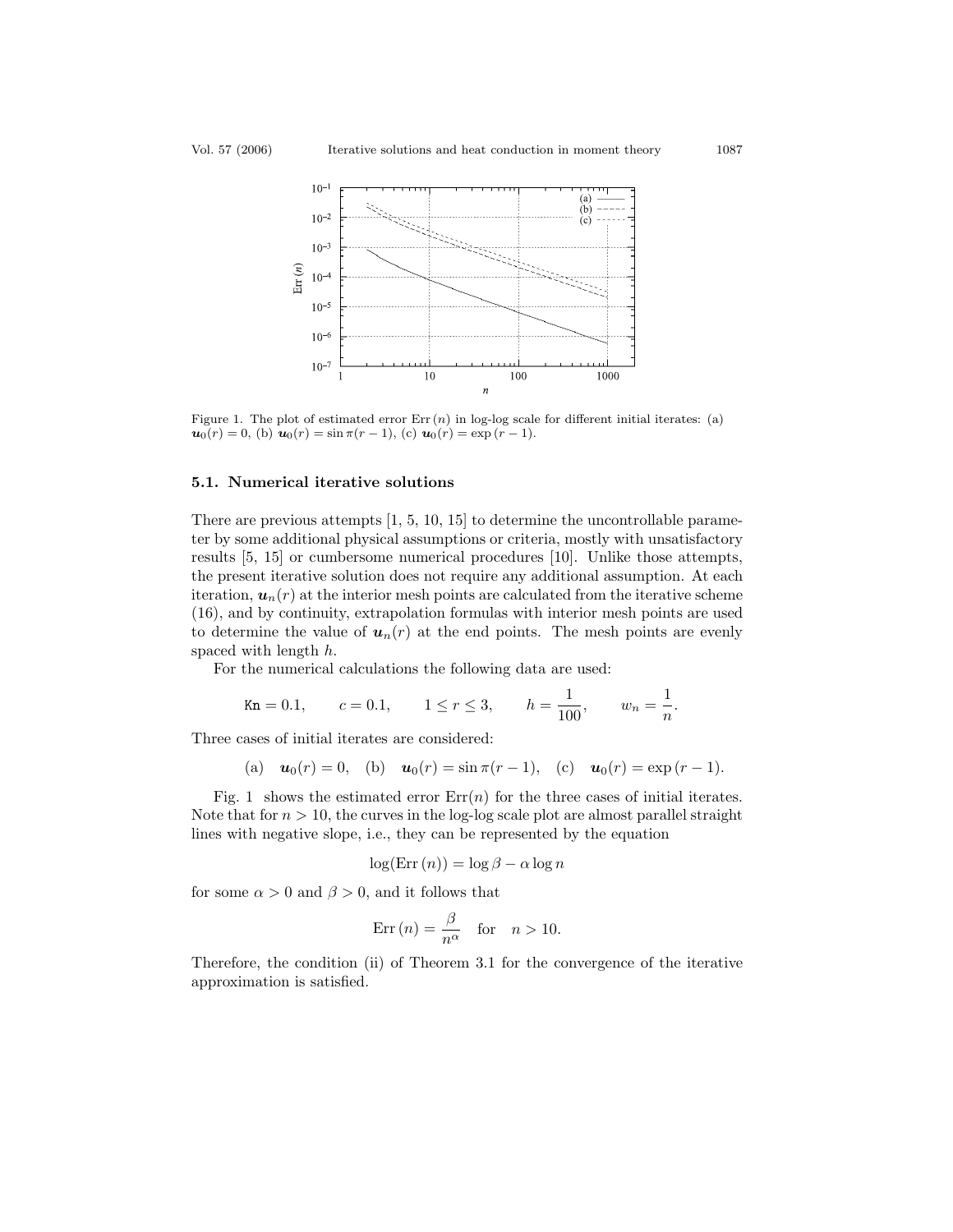

Figure 2. The approximate solutions  $u_n(r)$  at  $n = 1000$  for all three different cases (a), (b), and (c). Their curves are practically identical.

On the other hand, for all three different cases of initial iterates, the numerical results show that the approximate solutions  $u_n(r)$  for large values of n are identical to within an insignificant error. The profile of  $u_n(r)$  at  $n = 1000$  is plotted in Fig. 2. This confirms our observation (in Sect. 4.2) of uniqueness that Corollary 4.2 might be valid for the case of small enough variable coefficient function  $p(r)$ . In this example, we have  $|\mathbf{p}(r)| < 2h$  for  $1 \le r \le 3$  and  $h = 0.01$ .

In order to further assure the uniqueness of iterative solution independent of some particular choice of initial iterates, the homogeneous part of the iterative solutions are also calculated for the case (b) and (c). The results are plotted in Fig. 3. It can be seen that the homogeneous parts at  $n = 1000$  for both cases are nearly zero, i.e.,  $||u_n^H|| < 6 \times 10^{-5}$  insignificantly compared with the initial iterates.<br>Therefore in this example the validity of Corollary 4.1 is also justified Therefore, in this example the validity of Corollary 4.1 is also justified.



Figure 3. The initial iterates  $u_0(r)$  and the corresponding iterations  $u_n^H(r)$  at  $n = 1000$  for the cases: (b) solid lines, (c) dashed lines.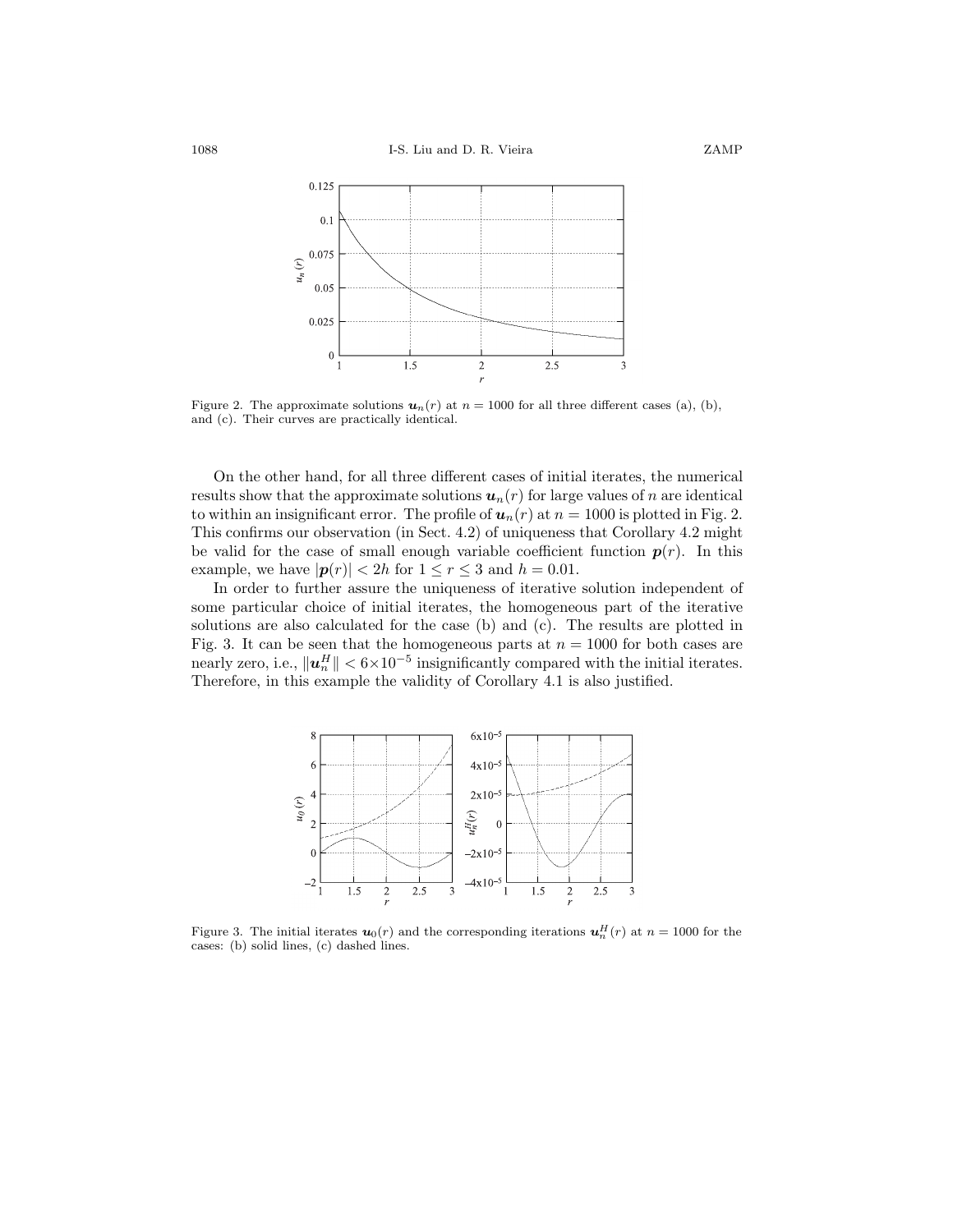#### **5.2. Other observations**

Physically the null initial iterate is the state that the non-equilibrium higher order moments vanish, corresponding to the knudsen number  $Kn \to 0$ , which reduces the problem to the classical theory. On the other hand, since moment theories are regarded as improvements of the classical theory for moderate Knudsen numbers, it is essential for the iterative approximation to obtain the (unique) solution starting from the classical theory. In [10] an iterative minimization scheme was proposed, also starting with the null initial iterate. Their results are consistent with ours.

From Fig. 1, it can be seen that the estimated error is about  $10^{-4}$  at  $n = 10$  (for null initial iterate), which means that the numerical solution at the 10-th iteration is practically the same as that in Fig. 2. Therefore, although we have run the iterations up to very large n for the sake of convergence, the process of iterations can be terminated by checking the estimated error to within an acceptable tolerance for practical purpose. It usually can be achieved with very few iterations.

In the example, we have taken  $w_n = 1/n$ . However, from numerical viewpoint, if instead, we have taken  $w_n = 1/n^k$  for some k slightly greater then 1, say  $k = 1.001$ , there are no any significant changes in our numerical simulations. In other words, the condition (i) of Theorem 3.1 for convergence and Corollary 4.2 for uniqueness can also be verified.

In Sect. 4, the analysis is based on the numerical scheme with central difference scheme for the derivative. Numerical schemes with forward or backward difference schemes have not been analyzed. However, in our numerical simulations, both these schemes have been tested and the results are similar.



Figure 4. Comparison of estimated errors  $Err(n)$  vs. n in log-log scale for the schemes with constant weights  $w_n = 1$ ,  $w_n = 0.75$  as well as with decreasing weight  $w_n = 1/n$ .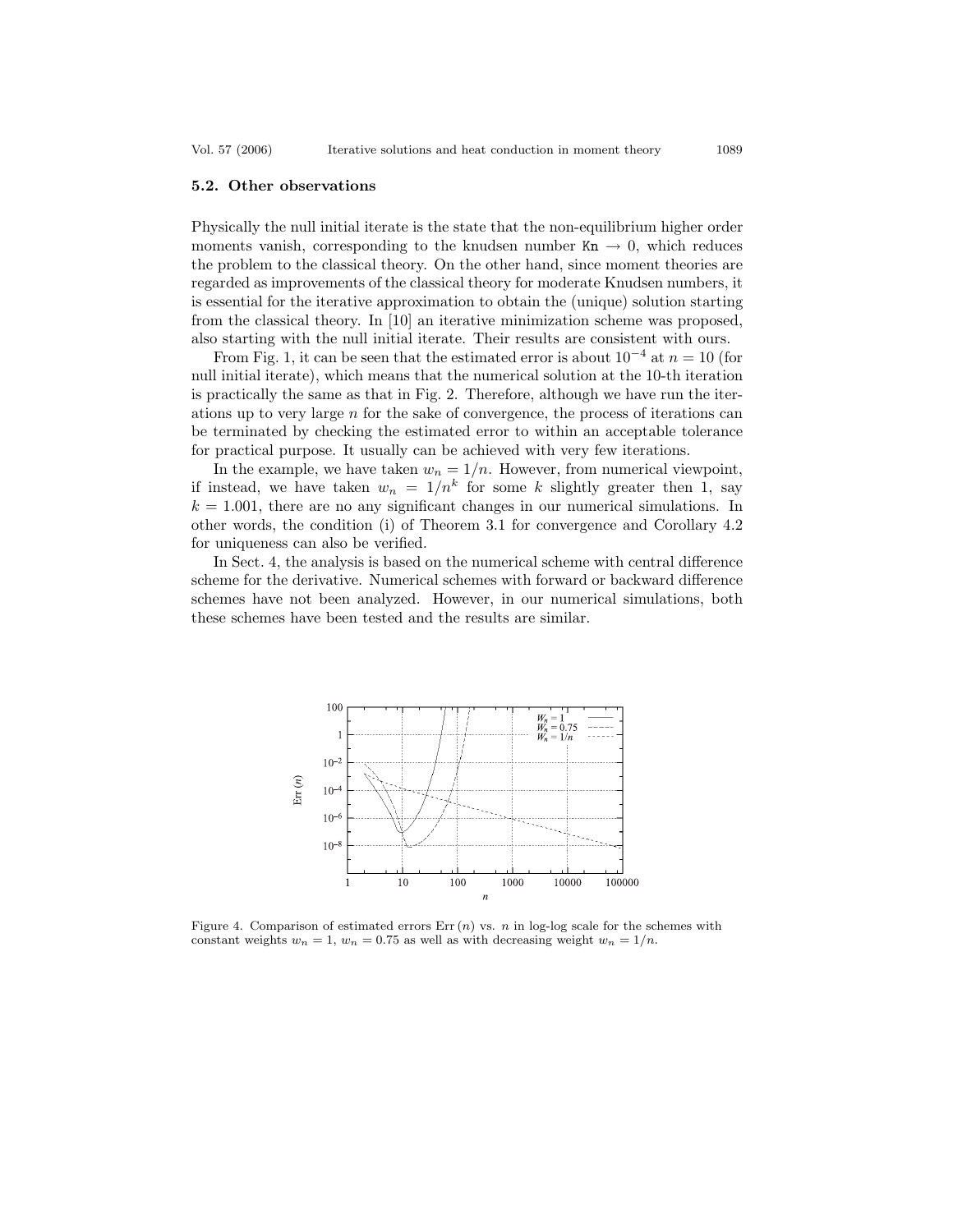#### **6. Remarks on approximate solutions and convergence**

In order to emphasize the differences between the iterative approximation with decreasing weight and the simpler schemes (2) and (4) with constant weights, the respective estimated errors are plotted in Fig. 4 for the numerical data:  $Kn = 0.2$ ,  $c = 0.1, h = 0.01, u_0(r) = 0.$  Note that for the approximations with constant weights, the errors blow up for  $n > 10$  showing the eventual divergence of the approximations, while for the approximation with decreasing weight the convergence is evident.

On the other hand, for the cases of constant weights, the errors are very small after few iterations. Indeed, from Fig. 4, one can see that the same estimated error (about  $10^{-7}$ ) for both cases of constant weights,  $w_n = 1$  and  $w_n = 0.75$ , at  $n = 10$ can only be achieved roughly at  $n = 9,000$  for the scheme with decreasing weight. As noted in the previous section, the iterative scheme with  $w_n = 1/n$  converges but obviously with a much slower rate.

It is amazing that even through the iterative approximations (2) and (4) do not converge, they do give rather good approximate solutions at the first few iterations. From practical point of view, this may be regarded as a justification to obtain numerical solutions by terminating the approximations to within an acceptable tolerance of error, without further assurance concerning the convergence of the approximations.

If we recall the remark in the footnote 1 about the similarity between the simple iterative scheme (2) and the Maxwellian iterations in the kinetic theory, which usually proceed with few iterations to obtain more general physical laws, this observation may seem quite interesting.

#### **References**

- [1] Brini, F. and Ruggeri, T., Entropy principle for the moment systems of degree  $\alpha$  associated to the Boltzmann equation. Critical derivatives and non controllable boundary data, Continuum Mech. Thermodyn. **14** (2002), 165–189.
- [2] Browder, F. E. and Petryshyn, V., The solution by iteration of nonlinear funcional equations in Banach spaces, Bull. Amer. Math. Soc. **72** (1966), 571–575.
- [3] Burden, R. L. and Faires, J. D., *Numerical Analysis*, sixth edition, Brooks-Cole Publishing Co. Pacific Grove, California 1997.
- [4] Grad, H., On the kinetic theory of rarefied gases, Commun. Pure Appl. Math. **2** (1949), 331–407.
- [5] Grmela, M., Karlin, I. V. and Zmievski, V. B., Boundary layer variational principles: A case study, Phys. Review E, **66**, 011201 (2002).
- [6] Ikenberry, E. and Trusdell, C., On the pressures and the flux of energy in a gas according to Maxwell's kinetic theory, I & II J. Rational Mech. Anal. **5** (1956), 1–54, 55–128.
- [7] Kogan, M. N., Rarefied Gas Dynamics, Plenum Press, New York 1969.
- [8] Kreyszig, E., Introductory Functional Analysis with Applications, Wiley, New York 1978.
- [9] Liu, I-Shih and Müller, I., Extended thermodynamics of classical and degenerate gases, Arch. Rational Mech. Anal. **83** (1983), 285–332.